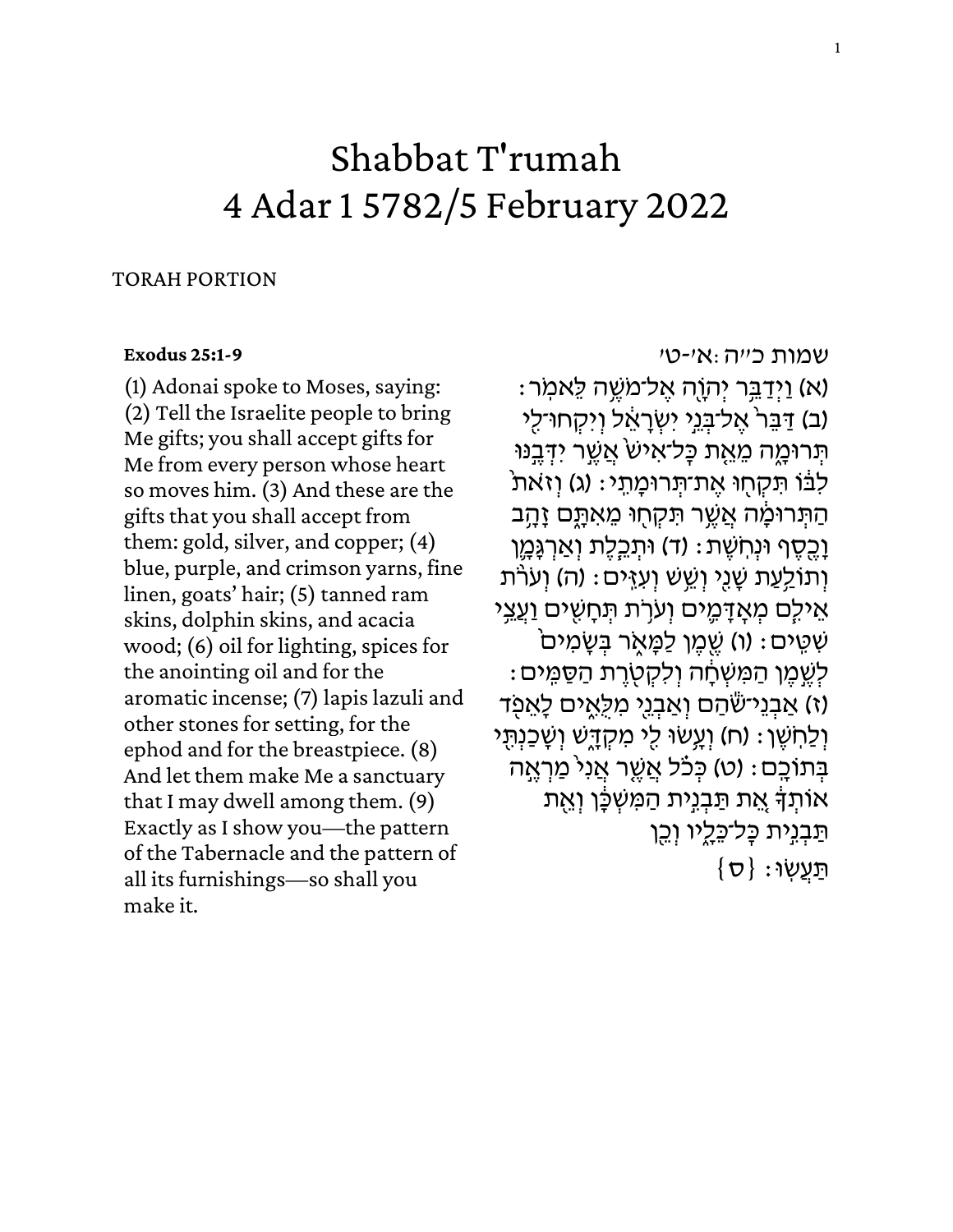## HAFTARAH PORTION

## **[I Kings 6:1-13](https://www.sefaria.org/I_Kings.6.1-13)**

(1) In the four hundred and eightieth year after the Israelites left the land of Egypt, in the month of Ziv—that is, the second month—in the fourth year of his reign over Israel, Solomon began to build the House of Adonai. (2) The House which King Solomon built for Adonai was 60 cubits long, 20 cubits wide, and 30 cubits high. (3) The portico in front of the Great Hall of the House was 20 cubits long—along the width of the House—and 10 cubits deep to the front of the House. (4) He made windows for the House, recessed and latticed. (5) Against the outside wall of the House—the outside walls of the House enclosing the Great Hall and the Shrine—he built a storied structure; and he made side chambers all around. (6) The lowest story was 5 cubits wide, the middle one 6 cubits wide, and the third 7 cubits wide; for he had provided recesses around the outside of the House so as not to penetrate the walls of the House. (7) When the House was built, only finished stones cut at the quarry were used, so that no hammer or ax or any iron tool was heard in the House while it was being built. (8) The entrance to the middle [story of] the side chambers was on the right

[מלכים](https://www.sefaria.org/I_Kings.6.1-13) [א](https://www.sefaria.org/I_Kings.6.1-13) [ו׳:א׳-י״ג](https://www.sefaria.org/I_Kings.6.1-13)  (א) וַיְהֵי בִשְׁמוֹנֵים ש<u>ָנ</u>ָה וְאַרְבֵּע ְמֵאִוֹּת שֲנַ֫ה לִצֵּאת בְּנֵי־יִשְׂרָאֵל מֵאֵרֵץ־מִצְרַ֫יִם בַּשָּׁנָָה הָרְבִיעִית בְּחִדֶשׁ זָו הִיא הַחְדֵשׁ הַשֵּׁנִי לִמְלִדְ שְׁ לִמְ*ֹ*ה עַל־יִשְׂרָאֱל וַיִּבֵן הַבֵּיִת ֹלַיהוֶה: (ב) וְהַבַּ֫יִת אֲשֶׁר בָּנָۢה הַמֵּ֣לֵדְ שְׁלֹמֹה לַיהוָׂה שִשִּׁים־אַמֶּה אָרְכְּוֹ וְעֵשְׂרֵים רַחְבִּו וּשְׁלֹשֵׁים אַמֵּה קוֹמָתִו : (ג) וְהָאוּלָם עַל־פְּנֵי הֵיכַל הַבַּ֫יִת עֵשְׂרֵים אַמָּה אַרְכֹּו עַל־פְּנֵי ּרְׂחַב הַבֵּיִת עֵשֶׂר בַּאֲמֵה רַחְבִּו עַל־פְּנֵי הַבָּיִת: (ד) <u>וַיְּע</u>ַשׂ לַבָּ֫יִת חַלּוֹנֵי ֹשְׁקַפֵּיִם אֲטוּמֵים: (ה) וַיְּבֵּןْ עַל־קָיר ֹהַבֵּיִת (יצוע) [יָצִ<sup>ׂ</sup>יעַ] סָבִיב אֵת־ קִירָוֹת הַבַּיִּת סָבִיב לַהֵיכֶל וְלַדְבֵיר וַיֵּעַשׂ צְלַעְוֹת סַבֵיב: (ו) (היצוע) [הַיַּצְיעַ] הַתַּחִתּנַ֫ה חַמֵּשׁ בַּאֲמֵה רַחִבָּהּ וְהַתֵּיכֹנָה שֵׁשׁ בַּאֲמָה רַחְבָּהּ וְהַשְׁלִישִׂית שֵׁבַע בָּאַמֶּה רָחְבֶּהּ כְּי מִגְרָעוֹת נָתַּן לַבַּיִת סָבִיב חוּצָה לְבָלְתְּי אֲחָז בְּקִירות־הַבֵּיִת: (ז) וְהַבַּיִּת<sup>ַ</sup> בְּהִבְּנֹתו אֶבֶן־שָׁלֵמֶה מַסֵּע נִבְנֶה וּמַקֶּבְוֹת וְהַגַּרְזֵן כָּל־כִּלֵי בַרְזֵ<sup>ּ</sup>ל ֹלְאֹ־נִשְׁמַֻע ּבַּבֵּיִת בִּהְבָּנֹתְוֹ : (ח) פֵּתַח הַצֵּלָע הַתְּיכֹנָה אֱל־כֵּתֵף הַבַּיִּת הַיִּמֲגֵית וּבִלוּלִּים <u>יְעֲ</u>לוּ עַל־הַתְּיכֹנָה **וּמִן־הַתִּיכֹנָה אֱל־הַשְׁלִשְיִּים: (ט) וַיְּבֵן** ֹאֵת־הַבֵּיִת וַיִּכַלֵּהוּ וַיִּסְפְּן אֵת־הַבַּיִת